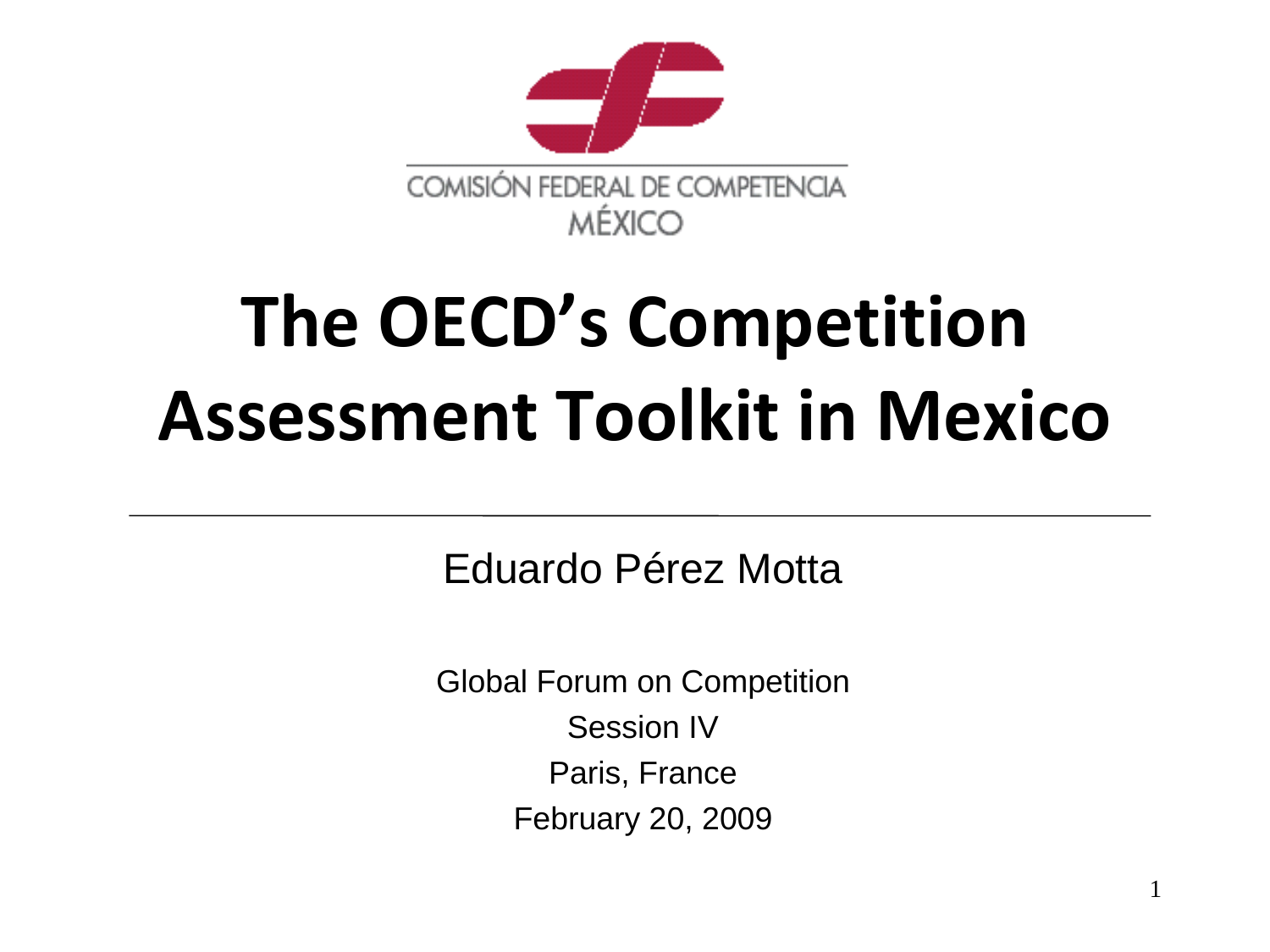**The OECD's Competition Assessment Toolkit provides a general methodology for identifying regulatory barriers that restrict the free functioning of markets**

#### Agreement **Resources Resources**

In September 2007, Mexico and the OECD signed an agreement to implement the OECD's Competition Assessment Toolkit.

The Mexican government allocated a specific budget for the implementation of this project.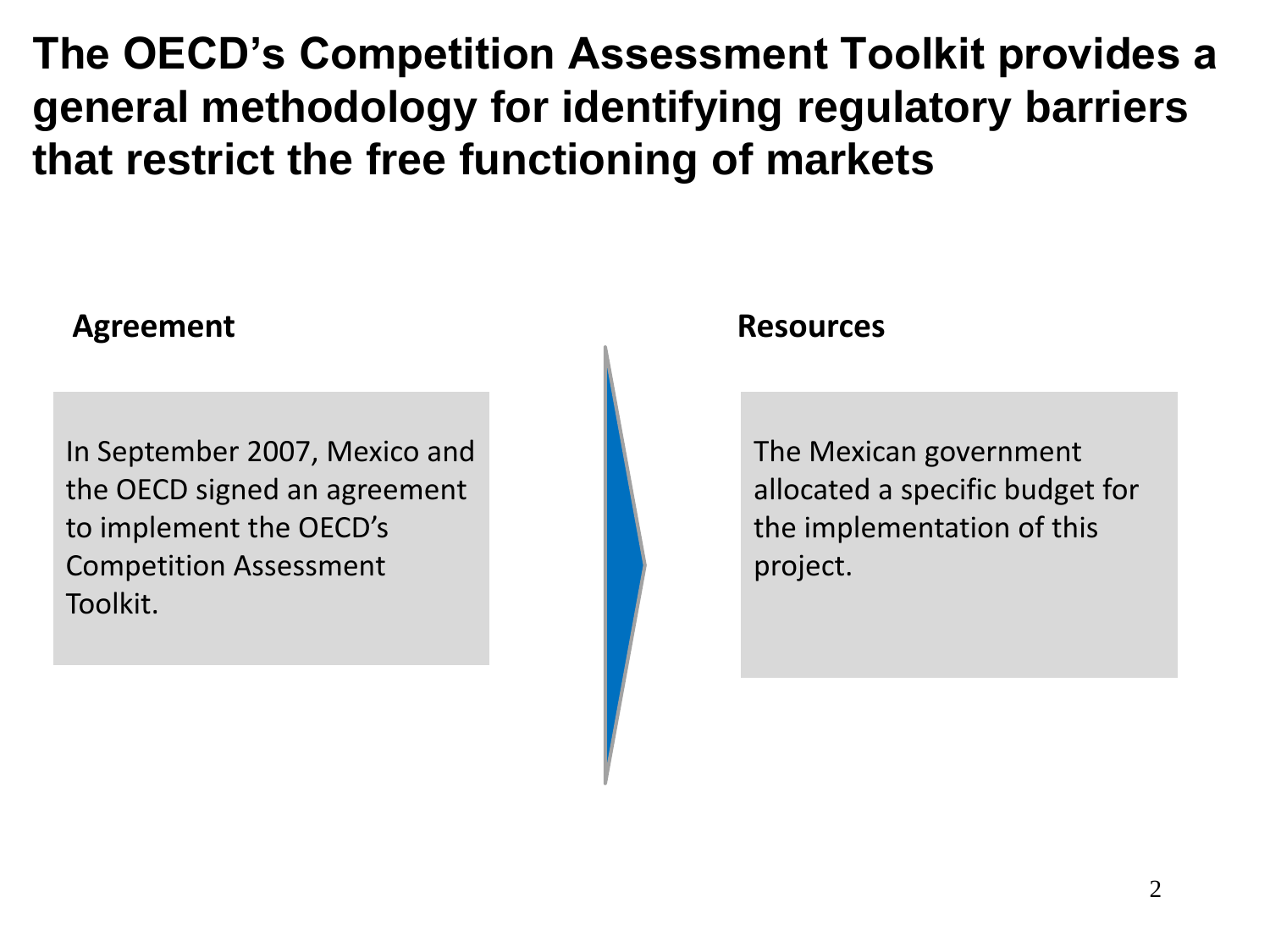### **In order to separate political considerations from the technical analysis, the project includes a High Level Consultative Group (HLCG) and a Technical Group**

#### **Responsibility in competition analysis**

**High Level Consultative Group**

- Discuss different policy options presented by the Technical Group.
- Recommend specific modifications to Laws and regulations.



#### **Technical Group**

• Analyze regulation to detect restrictions to competition process.

• Draft the implementation plan of recommendations.

• Present policy options to resolve problems.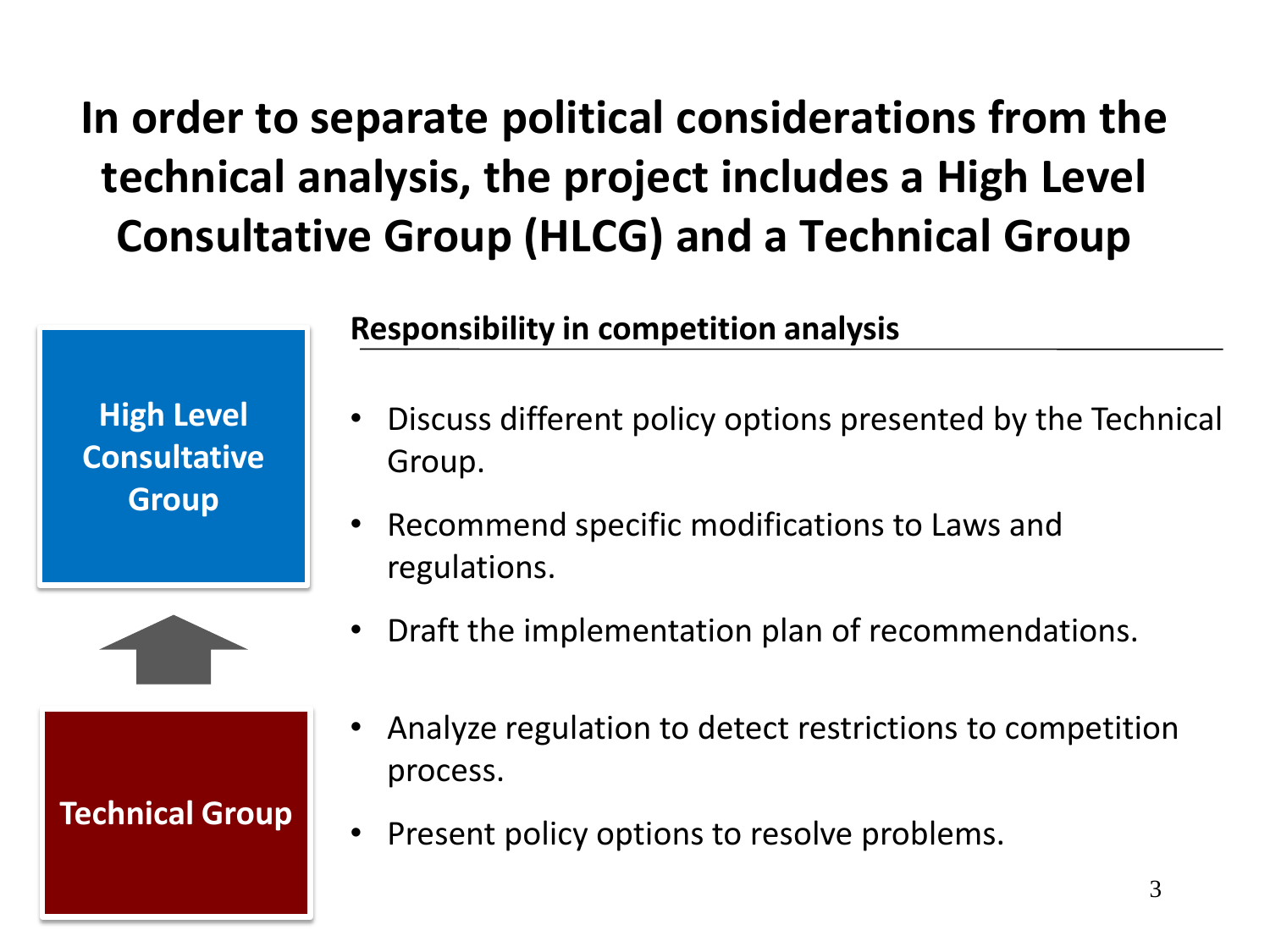### **The technical Group will present proposals in three phases.**



Discussion and definition of policy recommendations by the High Level Consultative Group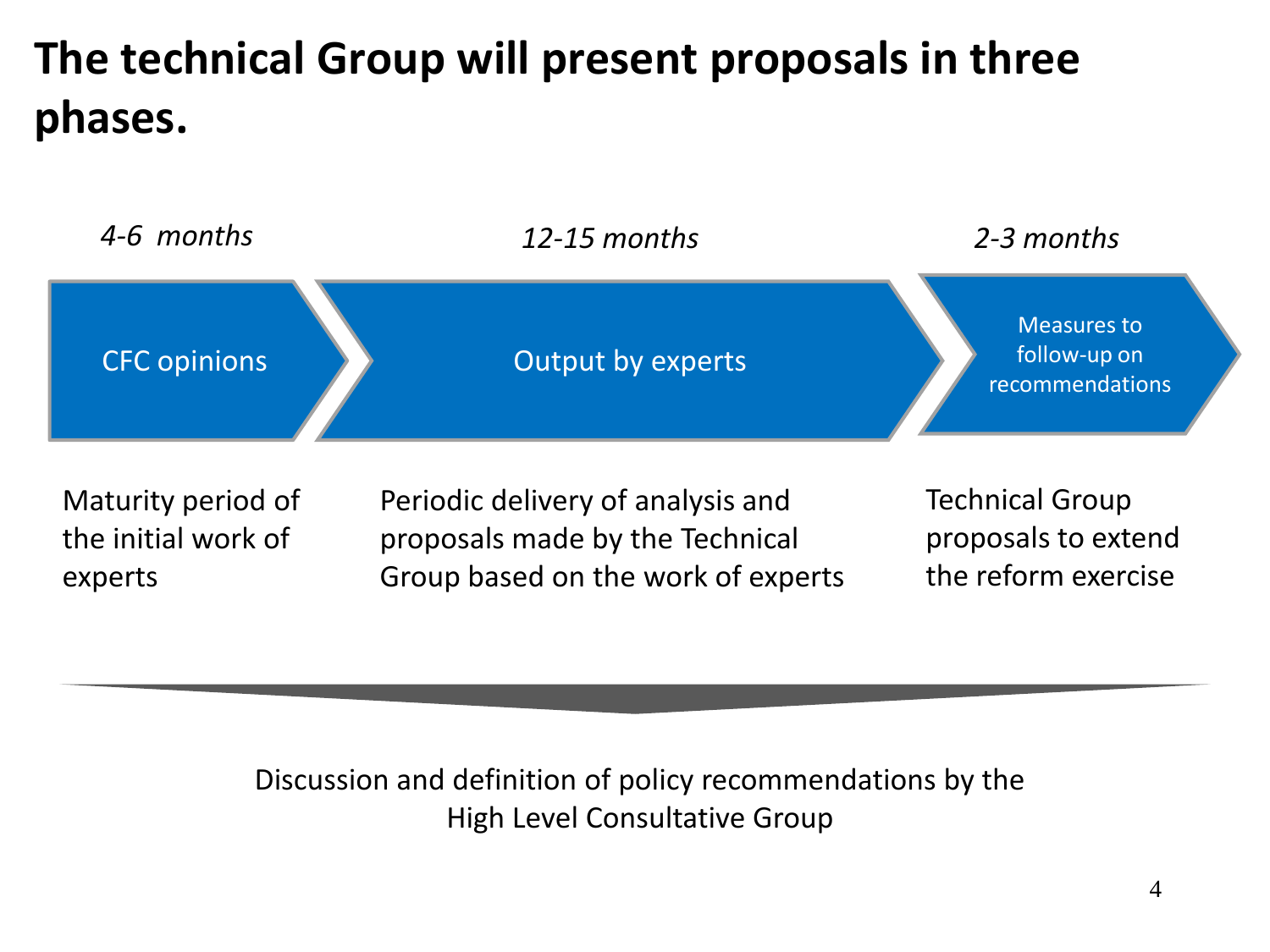### **In phase one, the Consultative Group will discuss the proposals contained in CFC opinions.**



| <b>Sector</b>             | <b>Topic</b>                                | Date issued |
|---------------------------|---------------------------------------------|-------------|
| Telecommunications        | Technological convergence                   | 31/10/2005  |
| <b>Financial services</b> | <b>Pension funds</b>                        | 22/11/2006  |
| Telecommunications        | <b>Audiovisual contents</b>                 | 28/11/2006  |
| <b>Financial services</b> | Credit cards                                | 24/04/2007  |
| Energy                    | LP Gas bylaw                                | 27/07/2007  |
| Transportation            | Airports                                    | 01/10/2007  |
| International trade       | Tariff structure and customs simplification | 19/05/2008  |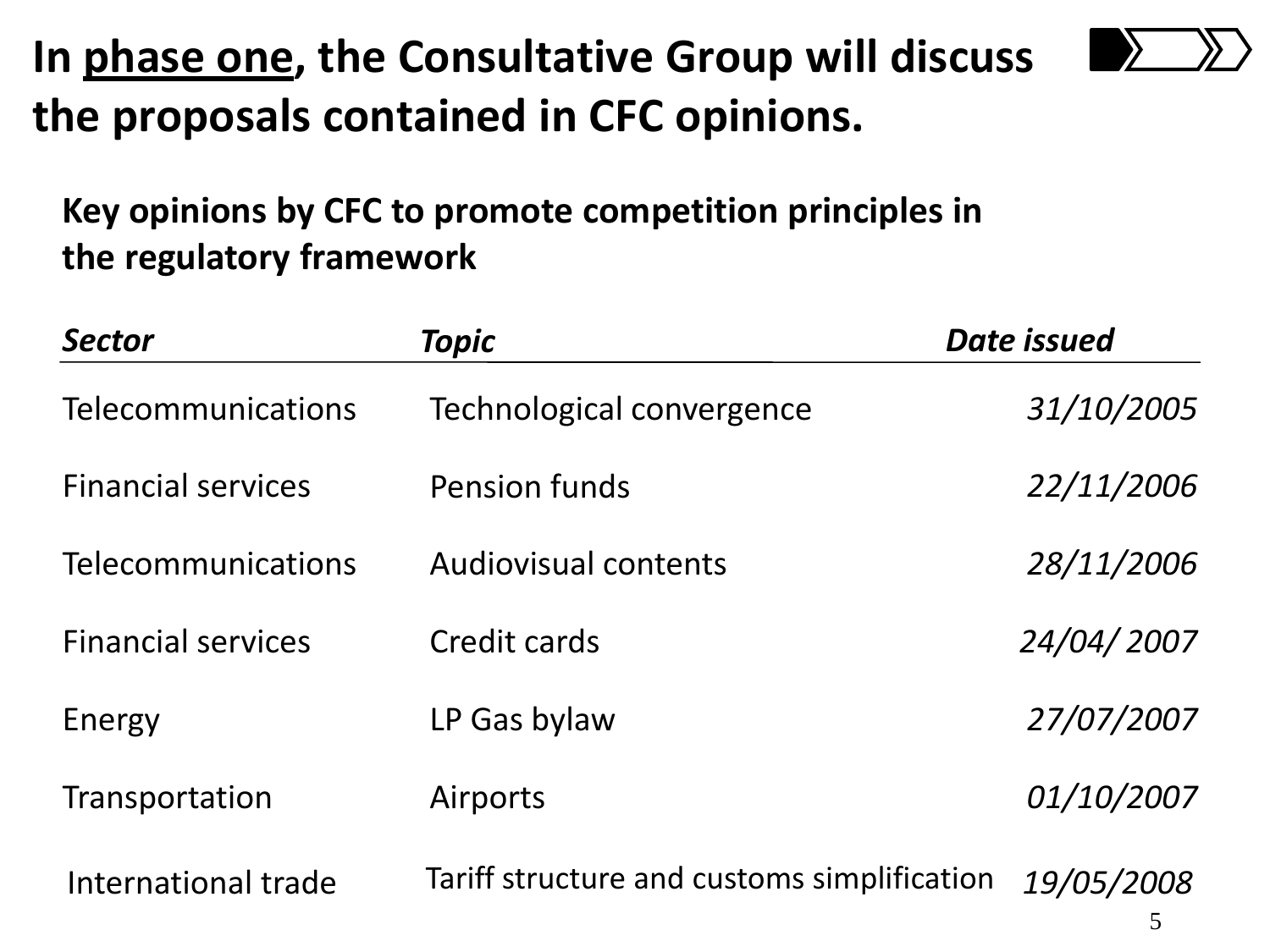### **(A brief parenthesis) With respect to the Opinion in Trade Reforms…**

- In May 2008, the CFC recommended international trade reforms to increase competition and competitiveness.
- On Dec. 18, 2008, the Mexican Government announced three trade reforms incorporating many of CFC´s recommendations:

| <b>CFC Recommendation</b>                                                   | <b>Government Action</b>                                                                                                      |
|-----------------------------------------------------------------------------|-------------------------------------------------------------------------------------------------------------------------------|
| 1. Reduce the level and dispersion of the tariff<br>structure               | 1. Gradual reduction in tariffs for industrial<br>products in a way that will generalize the<br>benefits of sectoral programs |
| 2. Simply customs clearance                                                 | 2. Simplification of administrative procedures<br>for foreign trade and customs operations                                    |
| 3. Eliminate barriers to entry into providing<br>customs clearance services | 3. Promotion of competition and efficiency in<br>services connected with customs clearance                                    |

The trade reform proposal was the first one to be taken up, from among the proposals made by CFC as part of the competition assessment project.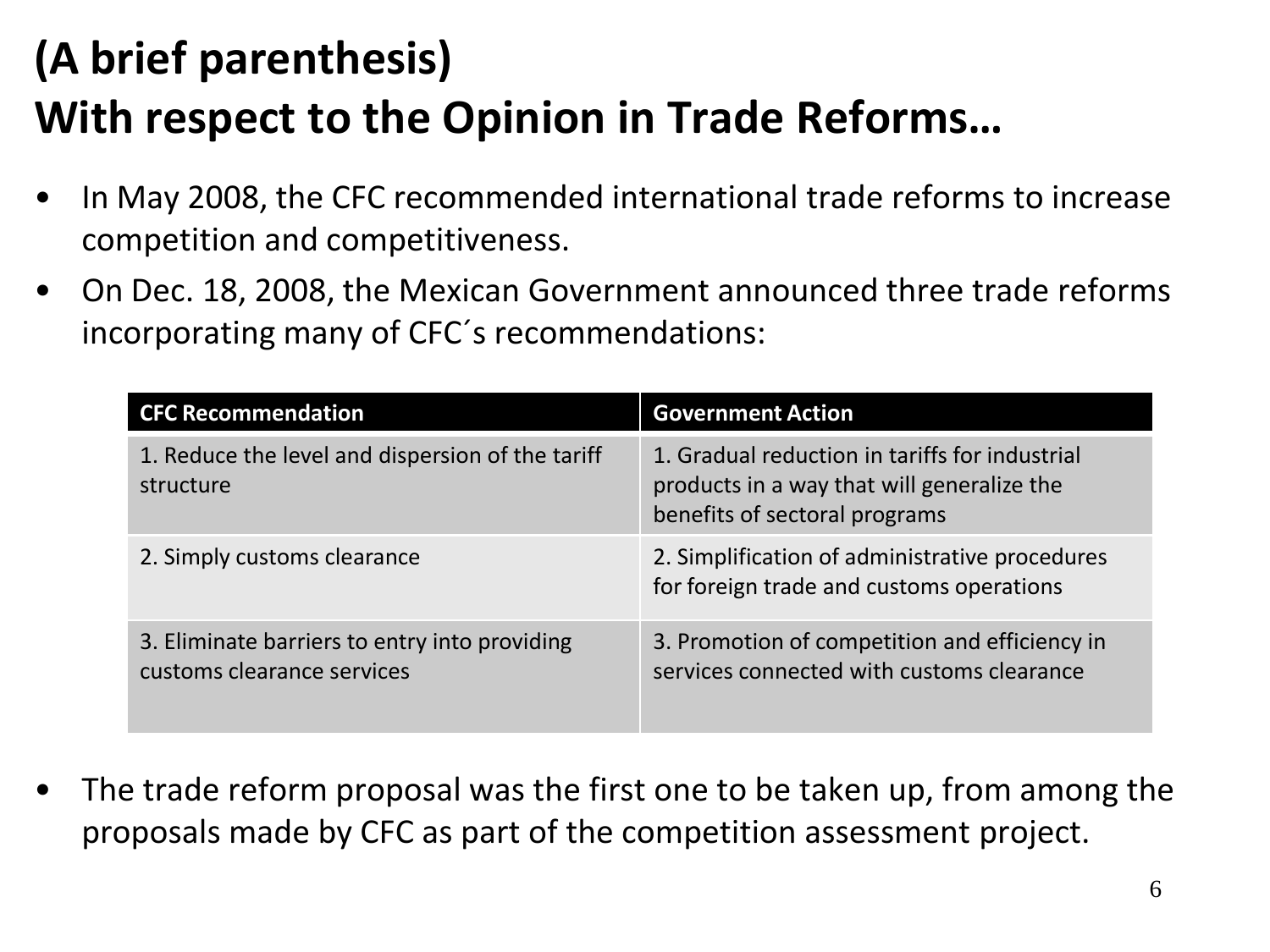#### **The CFC recommendations have been of significance for Trade and International Competition,**

• Because it affects a broad range of non-agricultural imports.

 **Products subject to the reductions constituted 50% of Mexican imports in 2007, with a value of USD 141,608 million**

- Previously, the highest tariff rate applicable to industrial goods was 50%. **With the reforms, it will be 20%**
- The average tariff rate on industrial products will go from 10.4% to 4.3%. **Over 4300 tariffs will be reduced to zero**
- When the reforms are fully in effect, Mexico will have moved from being among the countries (along with Brazil) with the highest MFN tariff levels in Latin America to being one of the most liberalized economies in the region.

#### **This reform has been characterized as "the most ambitious unilateral tariff reduction of the last 20 years"**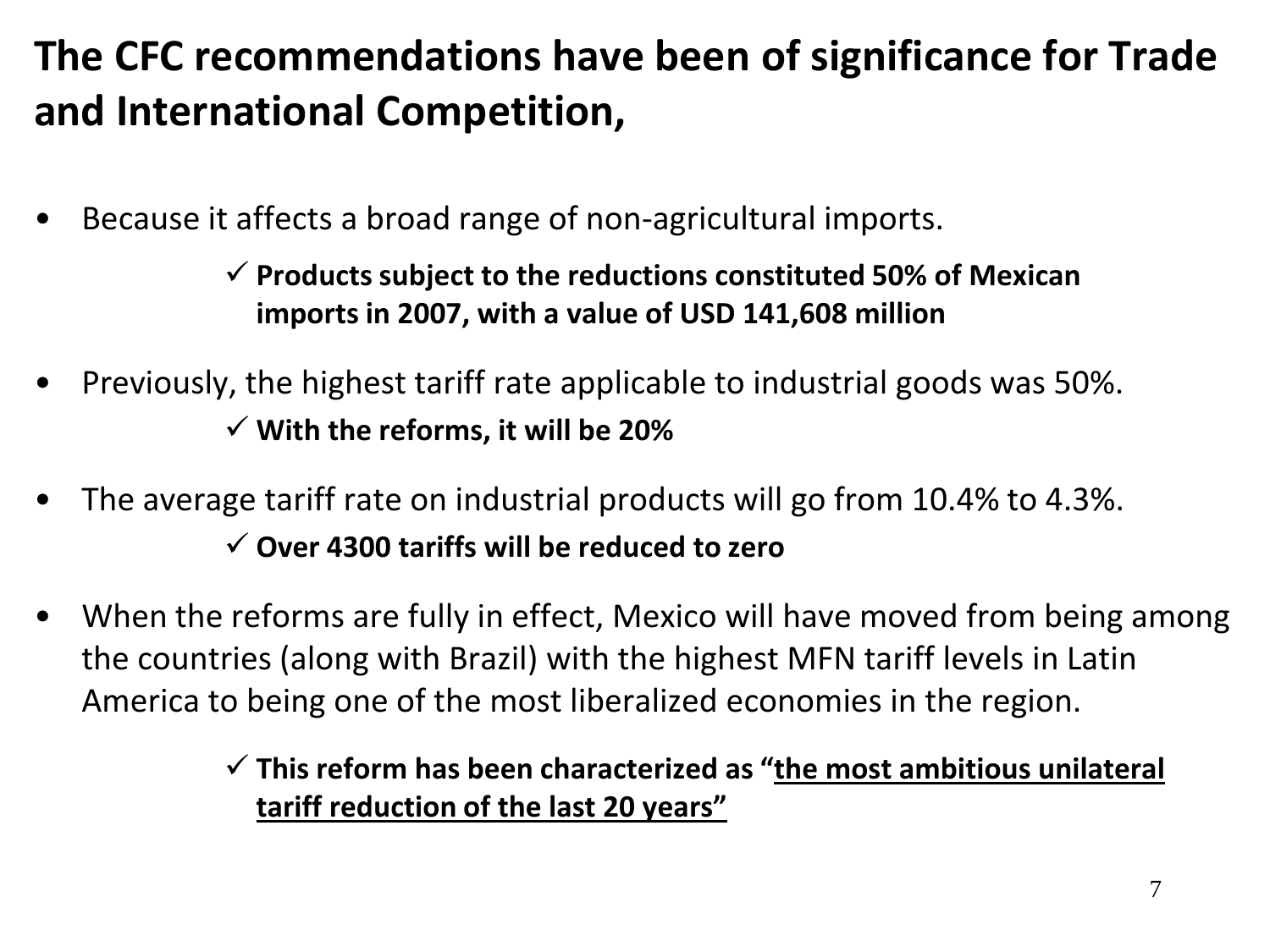#### **The topics to be analized in phase two were chosen based on their impact on the economy**

| <b>Sources</b>                                  | <b>Criteria</b>                                                            | <b>Topics</b>                                                                                                                                                                                                                                          |                                   |
|-------------------------------------------------|----------------------------------------------------------------------------|--------------------------------------------------------------------------------------------------------------------------------------------------------------------------------------------------------------------------------------------------------|-----------------------------------|
| <b>IMCO</b><br><b>OECD</b><br><b>World Bank</b> | <b>Sectors with</b><br>horizontal impact on<br>competitiveness             | • Telecommunications<br>• Financial services<br>• Energy<br>• Freight transportation                                                                                                                                                                   |                                   |
| <b>INEGI</b><br><b>COLMEX</b>                   | Sectors with<br>significant<br>participation in<br>consumer<br>expenditure | • Corn and tortilla<br>• Carbonated beverages<br>• Beer<br>Passenger transportation<br>Dairy<br>• Egg and poultry<br>• Paper industry<br>• Personal and home care<br>Insurance<br><b>Retail banking</b><br>Medicines and hospital services<br>Pensions | cc<br>Agenda de<br>competitividad |
| <b>CFC</b> experience                           | Horizontal regulation<br>with a high impact on<br>competitiveness          | • Fiscal policy<br>International trade<br>$\bullet$<br>• Subsidies<br>• Technical regulations                                                                                                                                                          | 8                                 |

ccc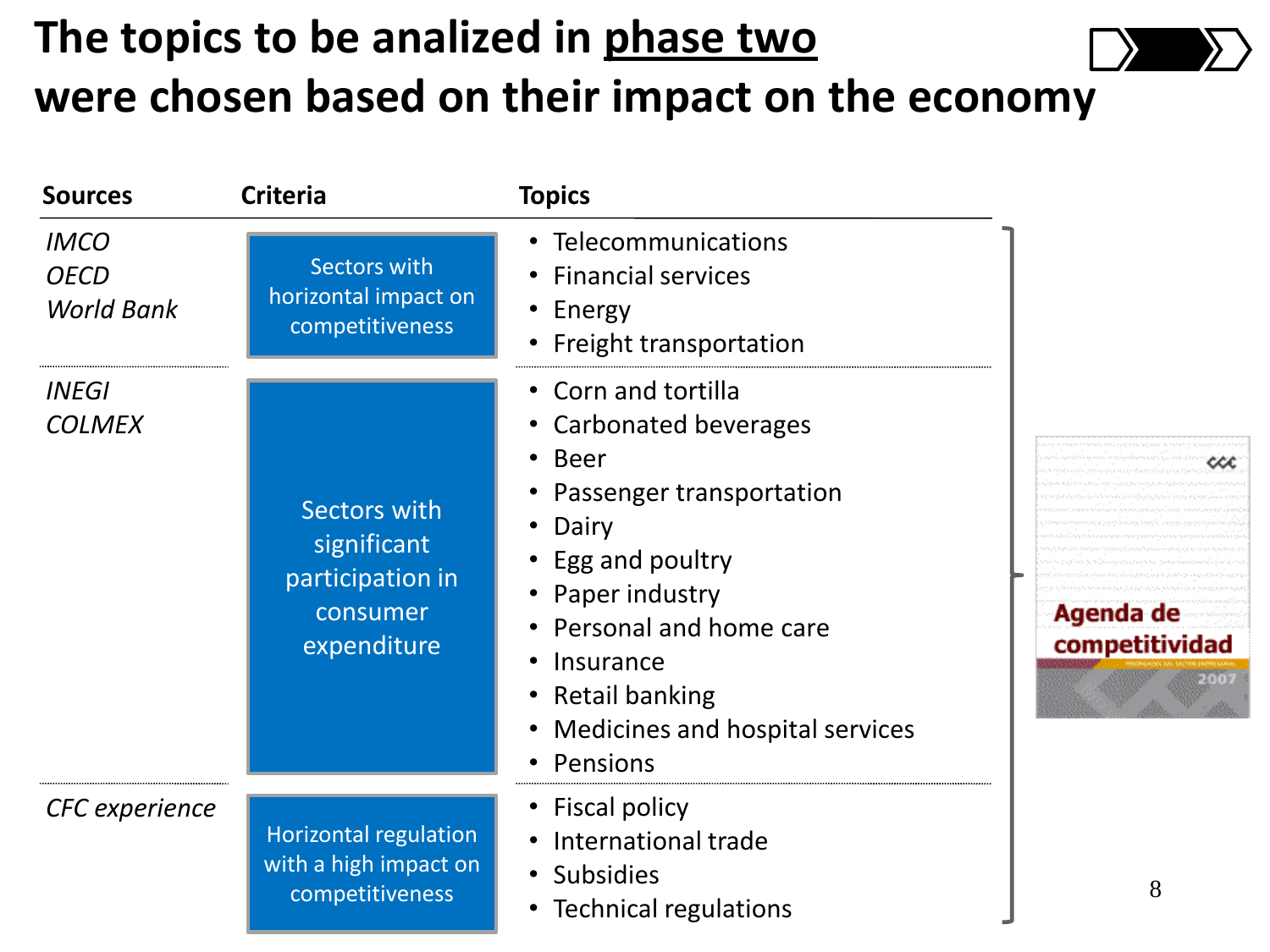### **Eight initial studies have been selected, to be developed simultaneously.**

| <b>Topic</b>                                                               | <b>Expected outcome</b>                                                                | Period        |
|----------------------------------------------------------------------------|----------------------------------------------------------------------------------------|---------------|
| 1. Interconnection in<br>telecom                                           | Policy and regulatory changes that ensure efficient<br>interconnection conditions      | 4 months      |
| <b>Financing to SME's</b><br>2.                                            | Measures to provide competitive financing for<br>SME's                                 | 4 months      |
| 3. Electricity                                                             | Policy proposals to optimize State intervention and<br>improve efficiency              | 4 months      |
| 4. Pharmaceutical<br>products                                              | Actions aimed at eliminating unnecessary<br>regulatory restraints to competition       | 4 months      |
| 5. Agriculture                                                             | Supporting the efficient functioning of markets                                        | 4 months      |
| 6. Credit cards                                                            | Proposals to increase competition in the payments<br>systems and credit cards market   | 4 months      |
| 7. Fiscal policy                                                           | Regulation measures and a pro-efficiency tax policy                                    | 4 months      |
| <b>8.</b> Potential benefits of Competition<br><b>Assessment Framework</b> | Calculation of welfare impact of competition measures in key<br>sectors of the economy | 4 months<br>9 |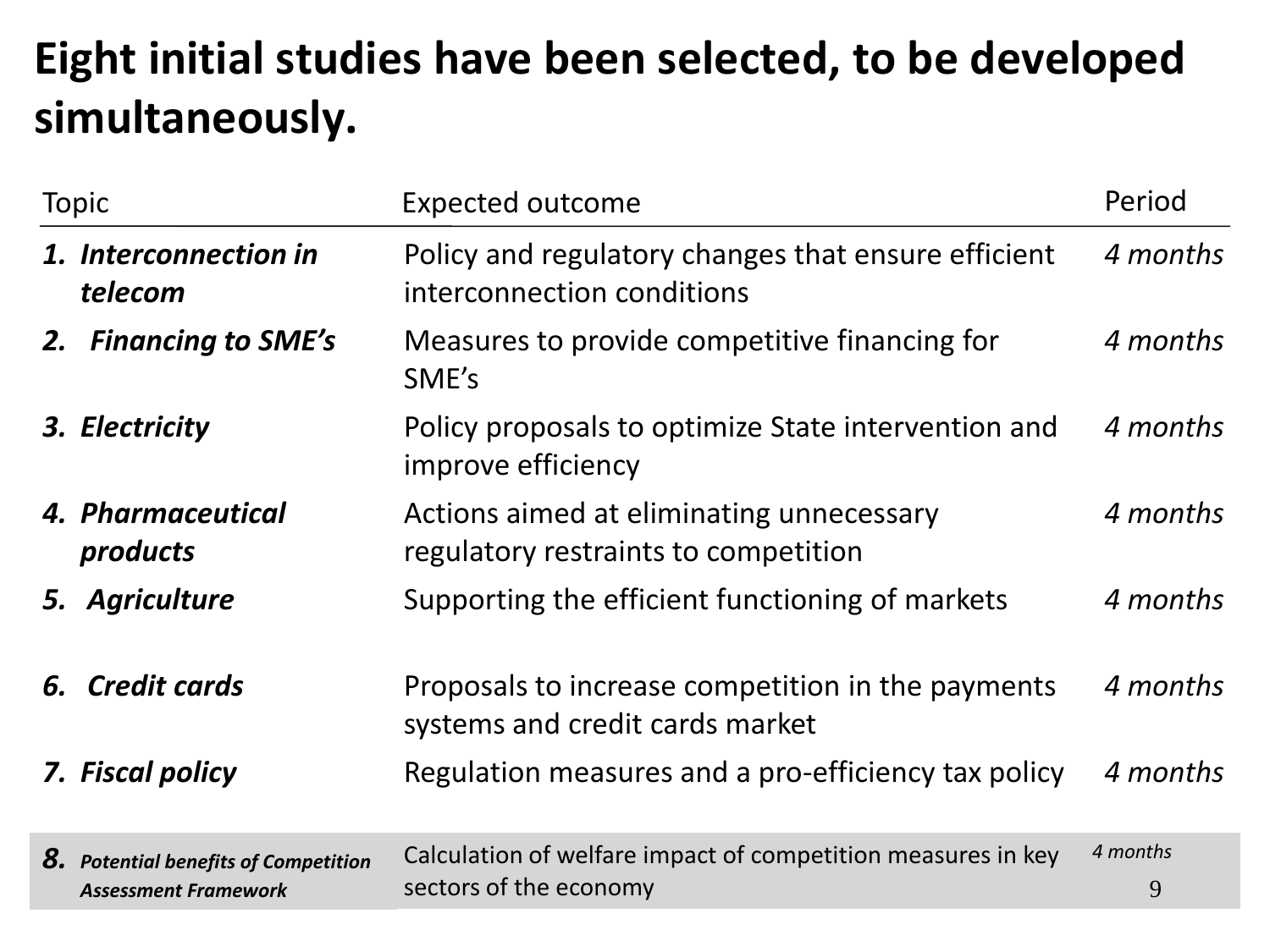### **In phase three,follow-up mechanisms will need to be designed in order to extend the life of the project.**

**Australian experience in the design and implementation of the**  *National Competition Policy*

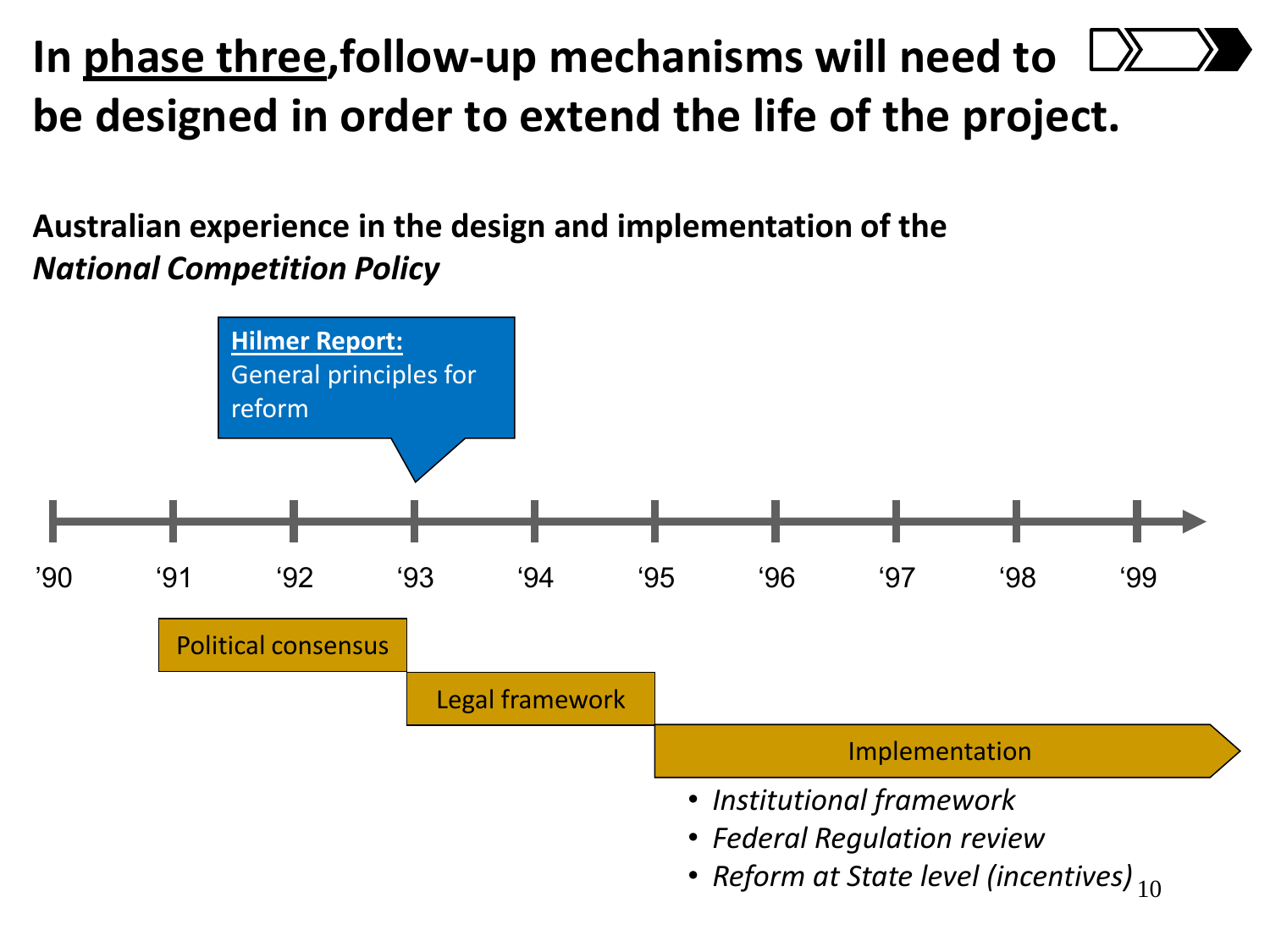#### **The Technical Group consists of hired experts and CFC officials…**

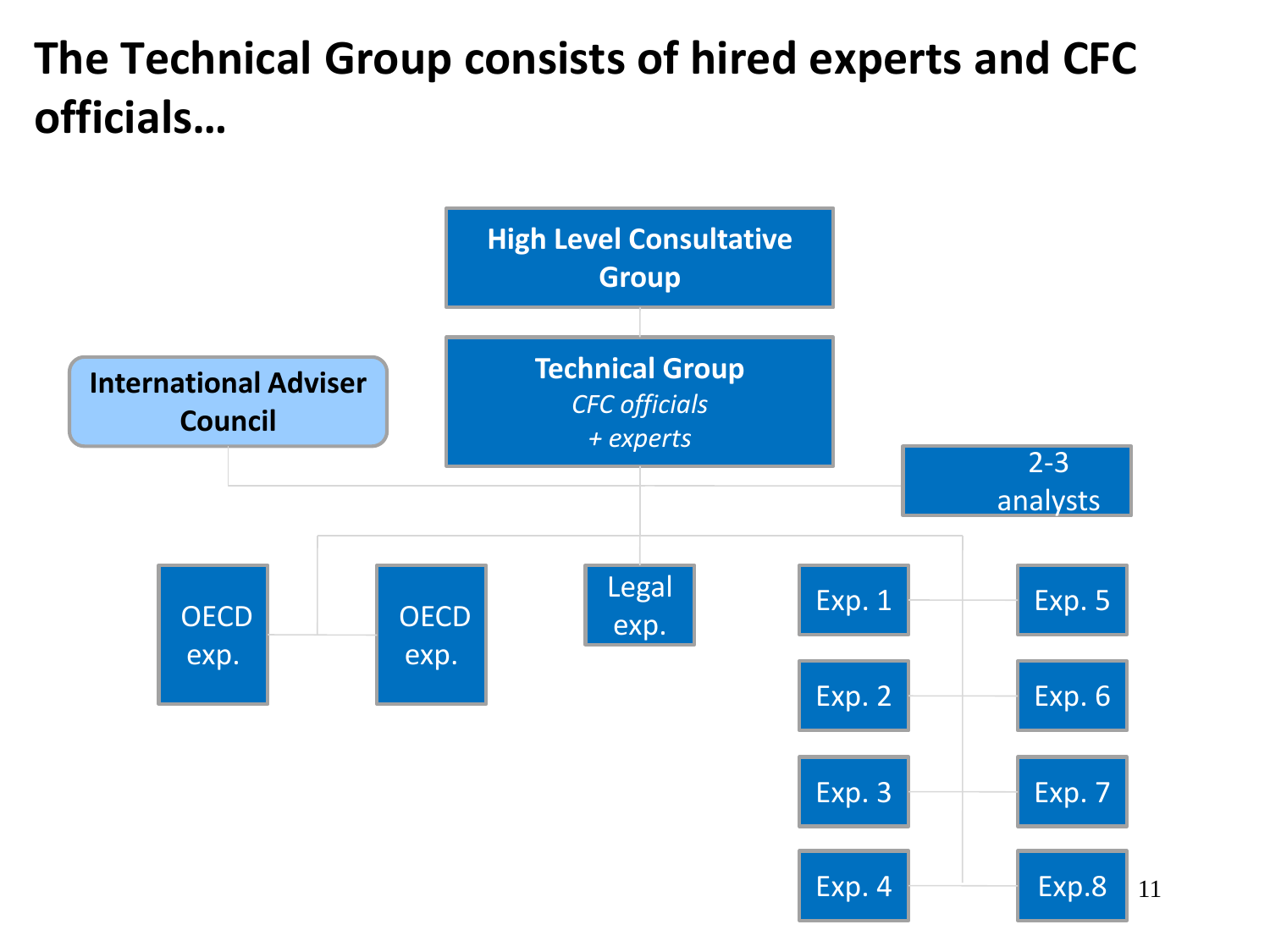#### **… who will have complementary roles**

| Participant                             | <b>Involvement</b> | <b>Tasks</b>                                                                     |
|-----------------------------------------|--------------------|----------------------------------------------------------------------------------|
| <b>CFC</b> officials                    | Oversight          | • Work coordination<br>• Validation of the analyses and proposals                |
| Local experts                           | Part time          | • Drafting of specific studies<br>• Discussion of studies in the Technical Group |
| <b>OECD experts</b>                     | <b>Full time</b>   | • Advice on international practices<br>• Horizontal collaboration in studies     |
| <b>Legal Expert</b>                     | Part time          | • Legal advice to specific studies                                               |
| Analysts                                | <b>Full time</b>   | • Support to experts<br>(research, analysis)                                     |
| <b>International</b><br>adviser council | <b>Review</b>      | • Review and comment on specific<br>12<br>studies                                |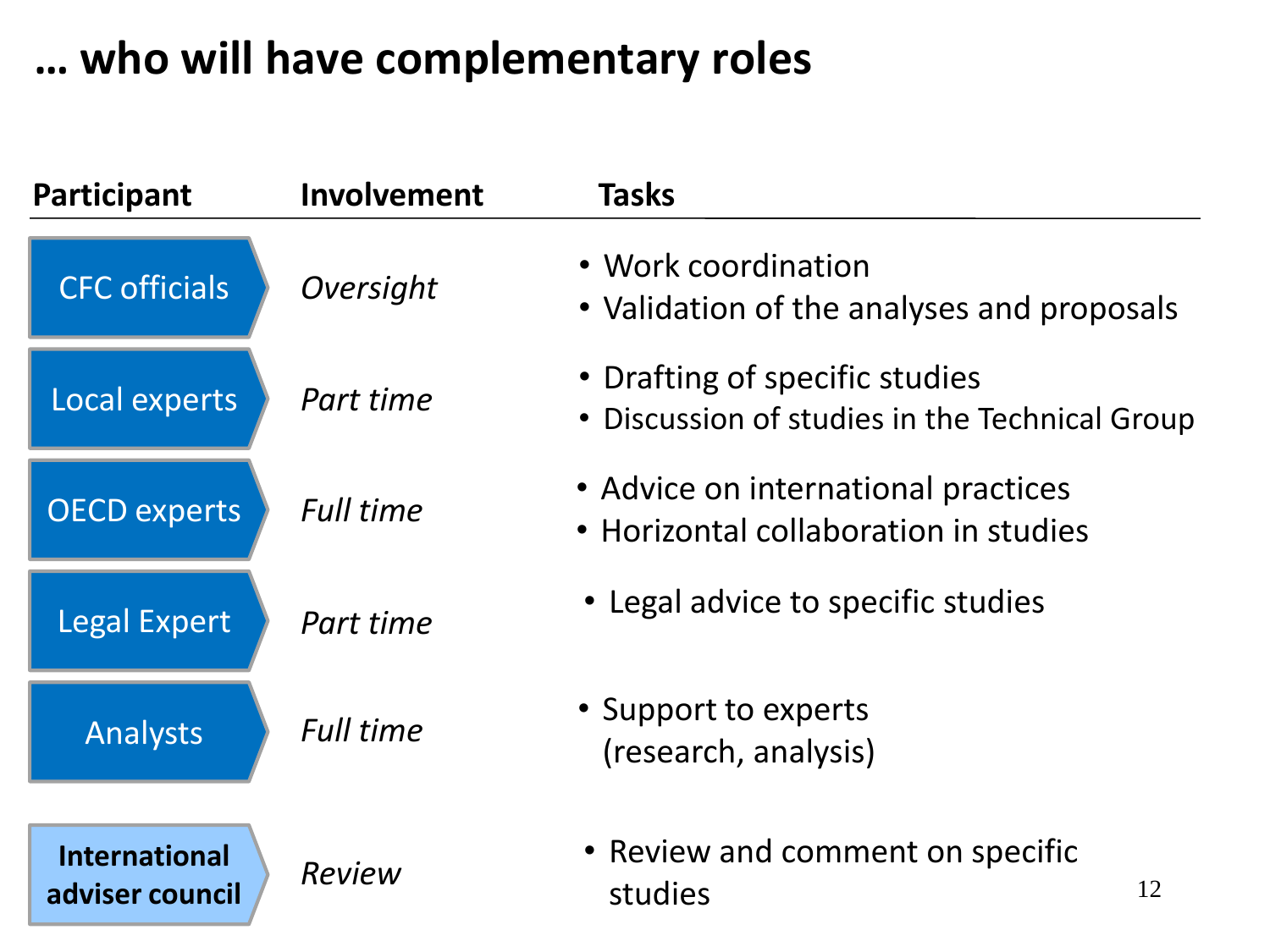### **Participation of a Council of Academic Advisors and two waves of reviews.**

• The CFC is performing a two-phase review process of the studies carried out under the Toolkit:

**First level review:** 

- OECD experts in Paris: Competition Division, Trade, Telecoms used so far

- OECD experts in Mexico: senior competition lawyer and senior competition economist

Second level review:

- New Council of Academic Advisors: six former Chief Economists from US competition agency
- Senior consultants from US, Europe and Latin America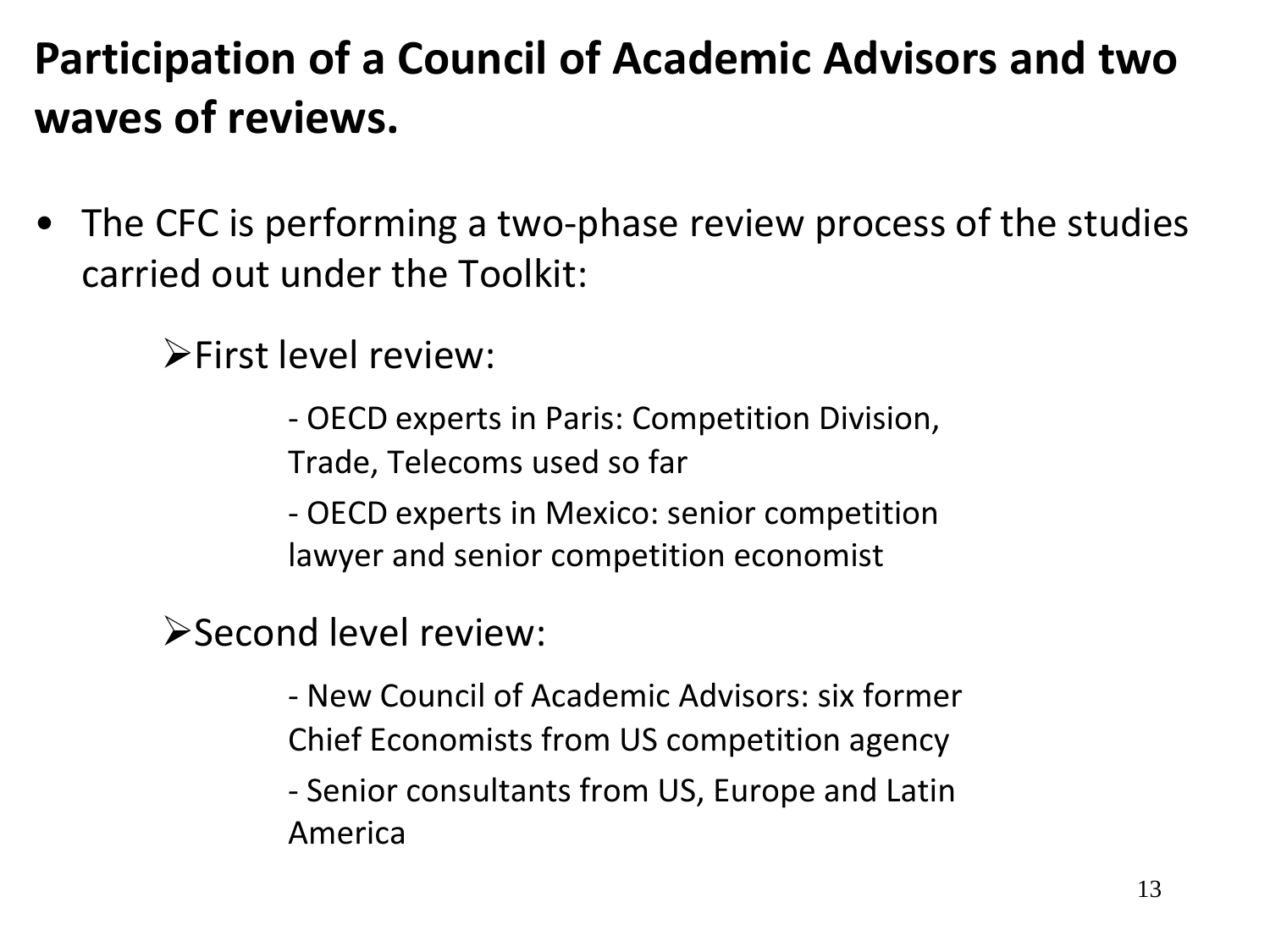#### **To ensure the success of this exercise, it is necessary to follow some basic principles for the design and evaluation of proposals**



#### NATIONAL COMPETITION POLICY REVIEW

Chairman: Prof Frederick G Hilmer Members: Mr Mark Rayner Mr Geoffrey Taperell

Secretary: Mr Warrick Smith

#### 25 August 1993

The Committee thus approaches its task with a strong presumption favouring universal and uniform coverage of the market conduct rules proposed in this Part. Moreover, consistent with the principles agreed to by the Heads of Governments,<sup>3</sup> it will be seeking to ensure:

- that any exceptions from such universal coverage are only permitted on public interest grounds;
- that claims of public interest are assessed by an appropriate transparent assessment process, with provision for review; and
- that reforms in this area are consistent with the development of an open, integrated domestic market for goods and services and, in recognition of the increasingly national operation of markets, reduce complexity and eliminate administrative duplication.

**Presumption of universal application of competition principles** 

**Exemptions must be justified by public interest reasons** 

#### **Minimum regulatory burden**

**Source:** *National Competition Policy, Report by Independent Committee of Inquiry* (Reporte Hilmer), p. 87